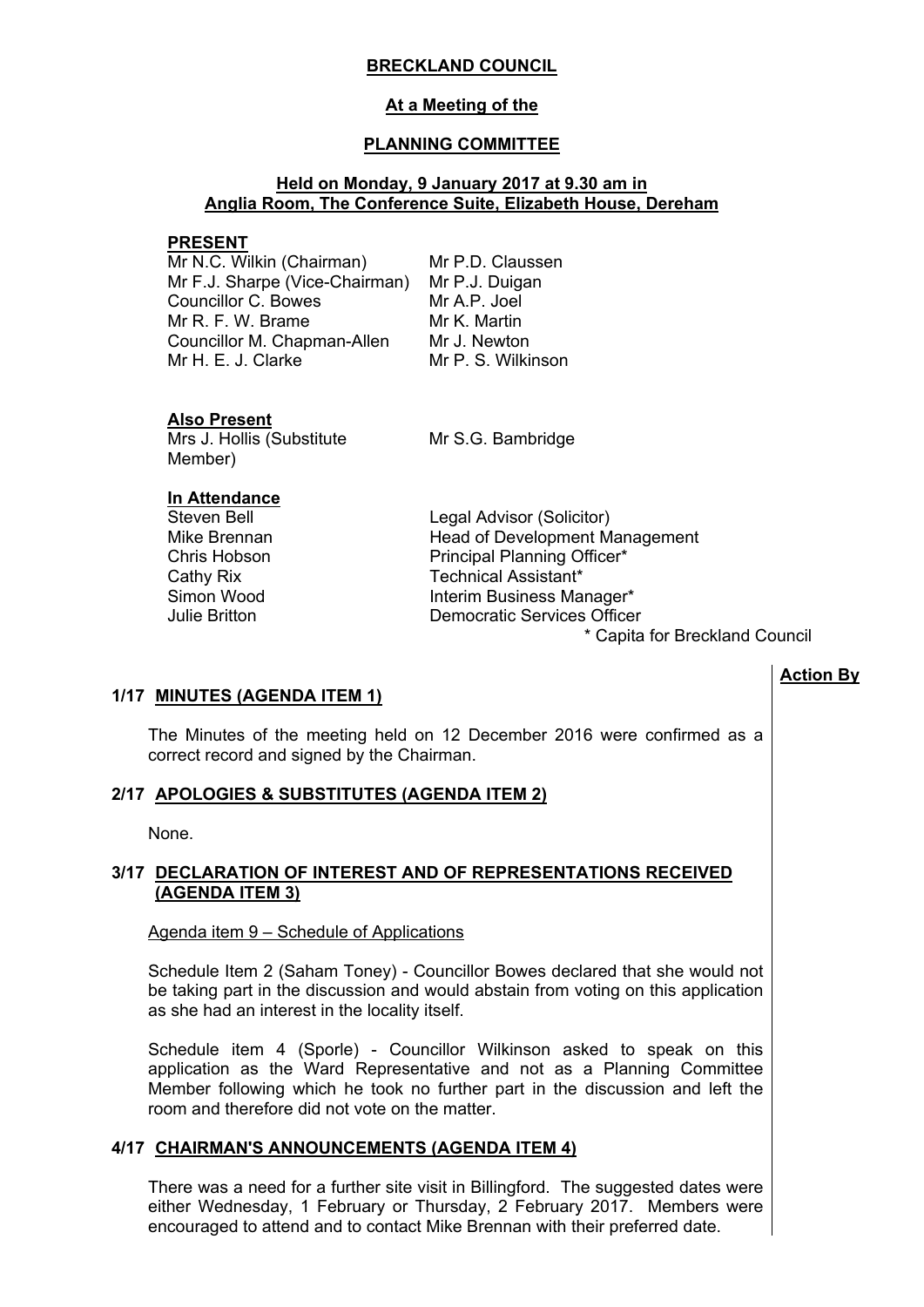It was noted that Members would have to make their own travel arrangements.

On another matter, Chris Curtis, the Enforcement Officer would be providing the Committee with an update at the next Planning meeting on 6 February 2017. Members were asked to make contact with the said Officer prior to the meeting if they had any enforcement issues within their Ward.

## **5/17 REQUESTS TO DEFER APPLICATIONS INCLUDED IN THIS AGENDA (AGENDA ITEM 5)**

None.

### **6/17 URGENT BUSINESS (AGENDA ITEM 6)**

None.

### **7/17 LOCAL PLAN UPDATE (STANDING ITEM) (AGENDA ITEM 7)**

There was nothing to report this time; however, if Members had any questions the Chairman suggested that they contact the Planning Policy Team direct. He further suggested that this item be removed from the agenda and reported on a bi-monthly basis.

Councillor Claussen mentioned the email that all Planning Committee Members had received from Chris Parsons of Parsons and Whittley challenging the Council's five year housing land supply and felt that further advice was needed on this matter. He also mentioned the Dereham Transport Study that he felt should be changed as a matter of urgency to incorporate those settlements that would be affected by the increase in development. The Chairman assured Members that if they preferred to have a Local Plan update at every Planning Committee this could be accommodated.

Councillor Claussen felt that it deserved to be minuted that the Council did have a robust 5 year housing land supply and that this important information and the implications of it be circulated to a wider audience. It was suggested and agreed that the response that was sent to Parsons be emailed to Members for information.

The Interim Business Manager pointed out that now the Council had this five year housing land supply it would, no doubt, be challenged and agreed with the suggestion that this information needed to be disseminated. Councillor Clarke echoed the comments made as the five year housing land supply did change the landscape going forward and he welcomed what had been said.

Councillor Bambridge, the Executive Member for Growth mentioned that a Local Plan Working Group meeting had recently been arranged to be held on Friday, 3 February 2017 at 10.00am in the Anglia Room and all Members were invited to attend.

### **8/17 DEFERRED APPLICATIONS (AGENDA ITEM 8)**

Councillor Duigan asked for an update on the three deferred applications for Dereham as according to the schedule all had been expected to return in the autumn of 2016 and all could have a significant effect on the Local Plan and the housing quota to date.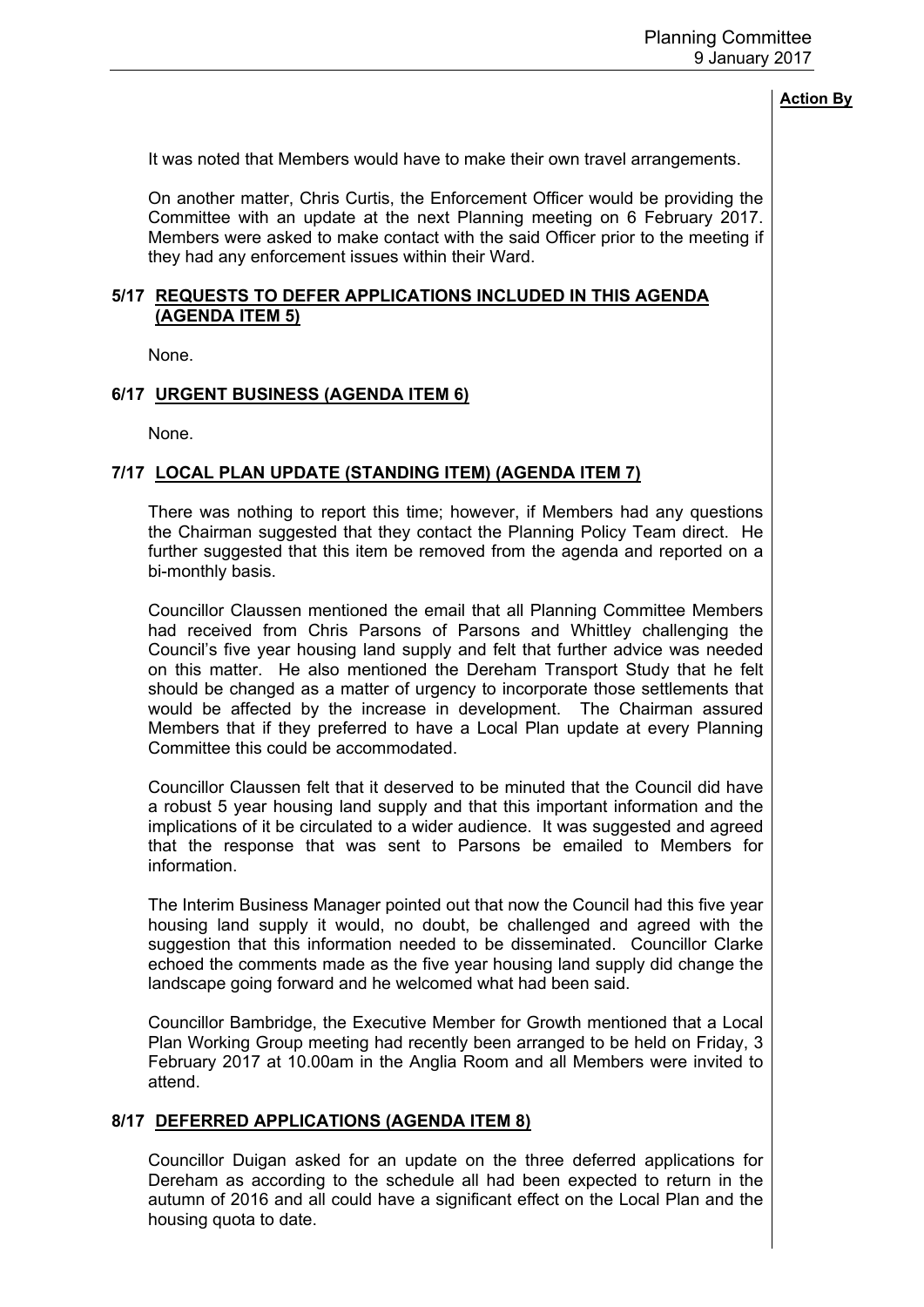The Operations & Contract Manager would inform Members accordingly.

### **9/17 SCHEDULE OF PLANNING APPLICATIONS (AGENDA ITEM 9)**

#### a. Item 1 – Dereham: Rear of Greenfields Road: Residential development of 48 dwellings: Applicant: Mr Robin Green: Reference: 3PL/2016/0952/O

Simon Wood, the Interim Business Manager presented the outline application. Whilst permission was being sought for access only with all other matters reserved, indicative drawings had been submitted showing the 48 dwellings together with roads and public space. If Members were mindful to approve the application, the noise condition would be amended to take on board the bund and other appropriate measures would be put in place. He reassured the Committee that noise issues would be treated seriously.

Additional correspondence had since been received since the publication of the agenda including one letter from a resident who lived close to the proposal.

The recommendation was one of approval.

Mr Robin Green the applicant was in attendance and stated that the number of dwellings as first proposed had been much higher but following discussions with Nick Moys, a former Principal Planning Officer (Capita), the numbers had been reduced to 48.

The Chairman read aloud extracts from a letter received from Councillor Webb, a Ward Member for Dereham who was dismayed to see yet another application being put forward for a substantial number of houses in Dereham without appropriate infrastructure in place and was; therefore, asking for it to be refused.

The Interim Business Manager advised that infrastructure were issues that the Council had difficulty with and could therefore be approached by way of a Grampian condition to prevent the start of development until the appropriate infrastructure was in place.

Councillor Clarke, also a Ward Member for Dereham, asked if a response from NHS England was required; the access to the site also needed to be confirmed.

Members were informed that the access would be off Greenfields Road by way of Norwich Road. As far as the former question was concerned, it was noted that it was at the choice of NHS England as to whether they responded or not and as the threshold for a response was 50 units this proposal was for less. Councillor Clarke did not discount anything that Councillor Webb had said but Dereham Town Council had met with Anglian Water to which their response was that it was a growth strategy situation which was on-going. Councillor Duigan asked the applicant if he had made any contact with Anglian Water. Mr Green said that he had contacted Anglian Water a number of years ago and had been told that a total of 900 dwellings on the Greenfields Estate would be diverted to the Mattishall Treatment Plant but had as yet done nothing.

It was agreed that the Grampian condition should be included in the decision notice.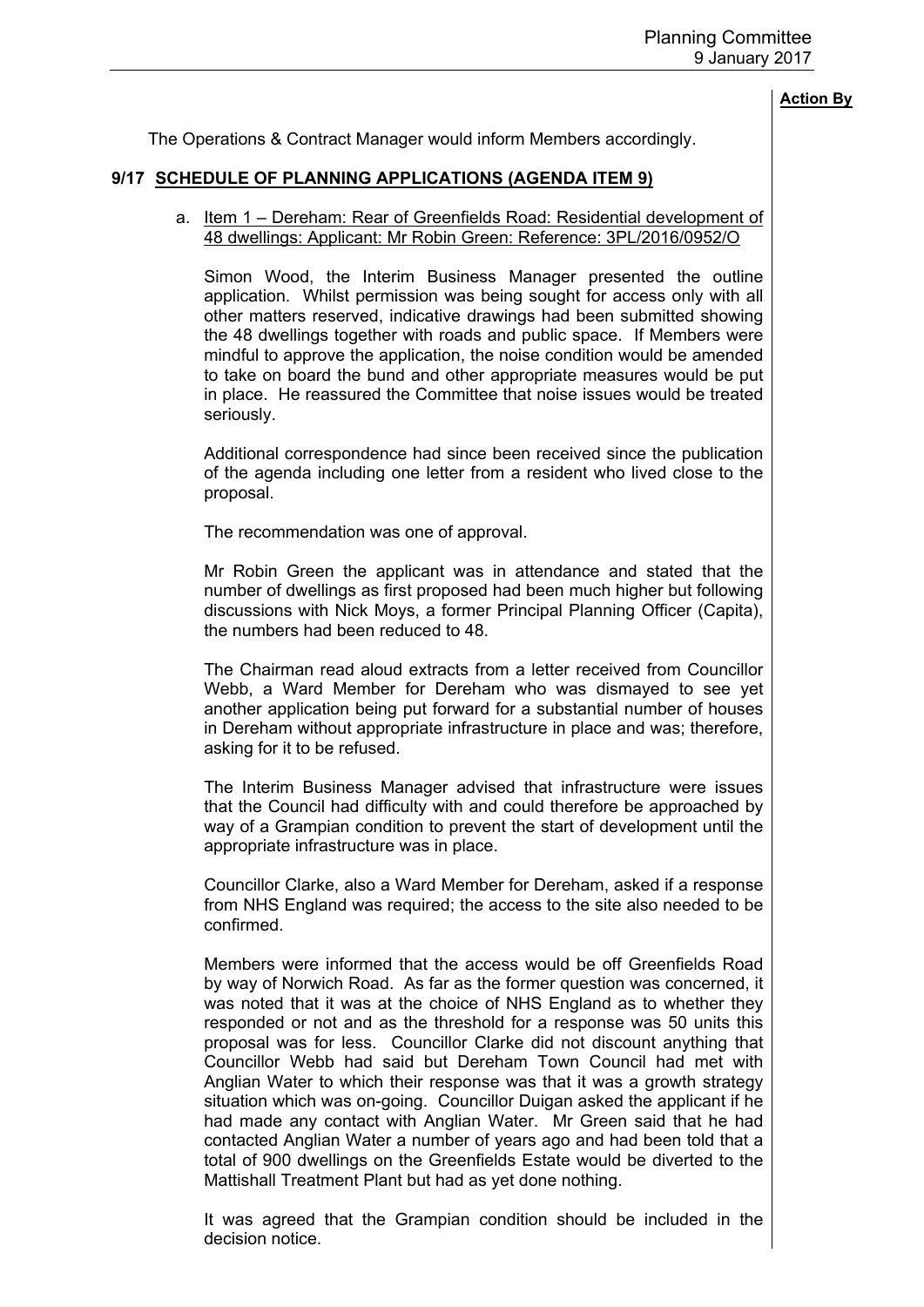Councillor Claussen pointed out that the latest District Valuer's methodology did not provide him with much confidence. The Interim Business Manager explained that this was a service that the Council paid for but the wording could be slightly better. This was a greenfield site and he had no issue with the District Valuer's assessment except for the wording.

Councillor Claussen felt that planning was failing and not working and Mr George Freeman MP should be contacted as local authorities were being shackled by empty promises by these infrastructure bodies.

Councillor Wilkinson mentioned broadband and felt that there should be a note on future planning applications to insist on fibre broadband being installed on all new developments.

### **Approved, as recommended, subject to a Grampian condition being included.**

b. Item 2: Saham Toney: Site adjacent Parkers Primary School: Proposed residential development: Applicant: Mr E Buscall: Reference: 3PL/2016/1017/O

Councillor Bowes abstained from taking part in the discussion as she had an interest in the locality itself.

Members' attention was drawn to the amended reasons for refusal on page 85 of the supplementary agenda.

Chris Hobson, the Principal Planning Officer (Capita), presented the application for a proposed residential development on greenfield land outside of the Settlement Boundary. Members were informed that a report had been received from the applicant's agent in terms of the Council's five year housing land supply, which the Council robustly defended, and had also submitted a report on the benefits of the scheme. The application if approved would provide 40% affordable housing and the provision of open space both of which would be secured by a S106 Agreement.

The application had been recommended for refusal due to the site being outside the Settlement Boundary and the risk of harm to the character and appearance of the landscape.

Mr Chris Parsons, the applicant's agent, pointed out that the application had originally been supported and should have been determined in November 2016 but was pulled in December due to the five year housing land supply. He mentioned Saham Toney's Local Service Centre (LSC) status and also mentioned the relationship to the adjacent school and that it would not appear as isolated development in the open countryside. The most important benefit he felt was the provision of affordable housing there was a real need in the village and irrespective of the five year housing land supply this application would protect the Council from further shortfall.

Councillor Sharpe pointed out that Saham Toney's LSC status had since been removed and therefore the level of development should automatically be restricted. He felt that the development was too far out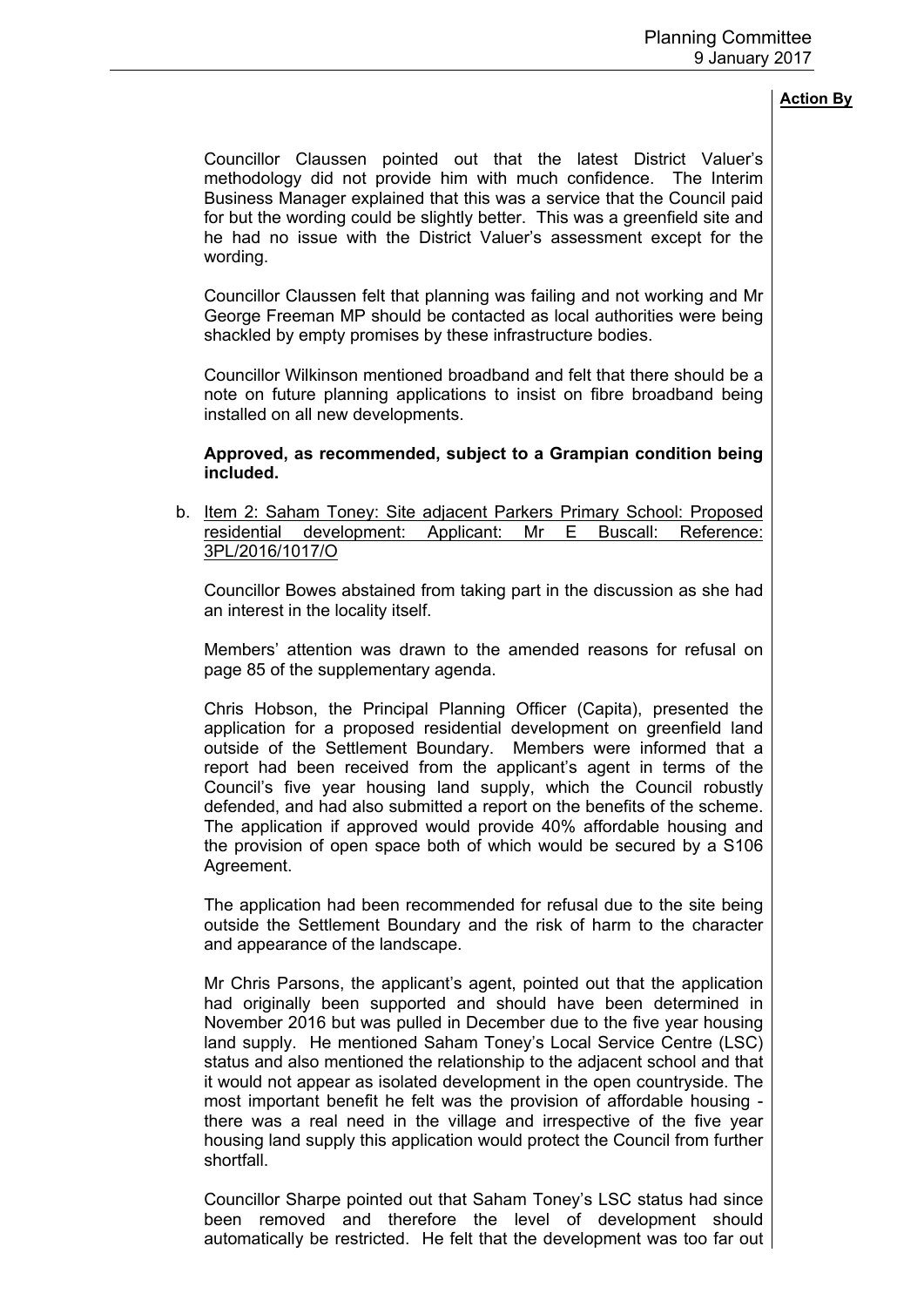and therefore not sustainable and would be of a detriment to the character and appearance of the area.

Councillor Claussen reminded the Committee that if the LSC status had been revoked this proposal would then be limited to 10 units and the whole emphasis would completely shift. The five year housing land supply had changed everything and therefore he would be supporting the Officer's recommendation.

#### **Refused, as recommended.**

Councillor Bowes abstained from voting on this matter.

c. Item 3: Oxborough: Oxborough Lakes House, Oxborough Lakes, Oxborough Road: Conversion and enlargement of the existing barn to a form a new residential dwelling to replace that approved under 3PN/2014/0024/CU: Applicant: Mr Alan Boswell: Reference: 3PL/2016/1129/F

The Principal Planning Officer (Capita) presented the application and pointed out that paragraph 3.5 referred to the incorrect area as the dwelling was located in the Swaffham Heath area. He also pointed out the additional condition highlighted on page 86 of the supplementary agenda.

The proposed scheme also included a package of ecological enhancement measures including the provision of a publicly accessible bird hide.

The proposal did conflict with policies CP14 and DC20; however, the conversion and enlargement of the existing barn would not give rise to any significant additional harm over and above that would occur by way of the extant permission.

The recommendation was one of approval subject to conditions and subject to a legal agreement.

Councillor Claussen asked what the 'white blob' represented on the photographs that were shown. Mr Burgess who was in attendance to answer questions on the design explained that this was the existing industrial building that was covered in highly polished cladding. Councillor Claussen was of the view that this type of cladding would not attract the birds.

The Chairman asked if the supports holding the first floor would be drilled down into the ground. Members were informed that deep screw piling was being considered.

It was noted that the word 'no' had been omitted from paragraph 6.6 – the Environment Agency had raised 'no' objections to the proposed development.

Councillor Marion Chapman-Allen asked why the white building was being retained. Mr Burgess stated that this building would be used by students and his client did not want to lose the buildings historical features.

Councillor Joel could not see the point in paragraph 10.2. Members were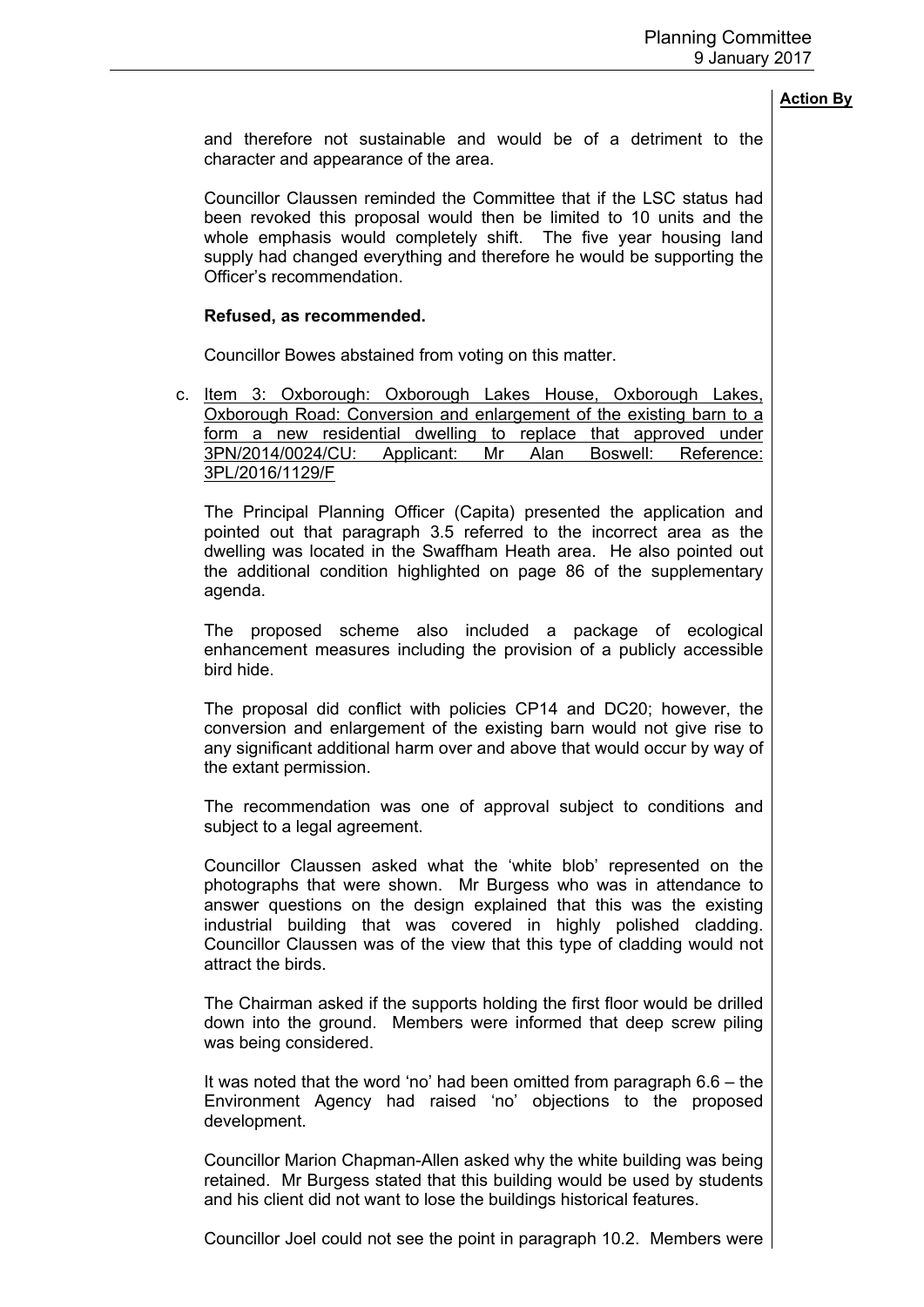informed that this was standard and it gave Members the option to bring it back to Committee and refuse.

### **Approved, as recommended subject to conditions and a legal agreement.**

The Chairman asked Mr Burgess that on completion an invite be sent to the Planning Committee to visit the site.

d. Sporle: Thatched Cottage Too 29, The Street: Approval of Reserved Matters 'appearance, landscaping, layout & scale' for the proposed single storey: Applicant: Mr & Mrs D Russell: Reference: 3PL/2016/1167/D

Councillor Wilkinson asked to speak on this matter as the Ward Representative and not as a Planning Committee Member. Following a point of order in relation to predetermination, it was agreed that he would speak first then leave the room and therefore would not be voting on this application.

The Interim Business Manager presented the Reserved Matters application. The site history was highlighted as it was considered relevant in terms of the levels of the proposed property. Plans were shown displaying the floor levels, the proposed elevations and the floor plan itself which was felt to be unobtrusive. Further landscaping had to be agreed and would be brought forward in a future application. It was noted that the principle of the development and the access had already been approved.

The Ward Member provided photographs which highlighted the many vehicles parked near the proposed access. He felt that there was no room for any screening whatsoever and the privacy that the occupants of number 31 had in their garden would be lost and therefore contravened Policy DC.01. He reminded the Committee of a similar development on this site that had been refused and had been quashed by Appeal.

Members were reminded that the principle of development and the access had already been agreed.

Councillor Wilkinson, the Ward Member left the room.

Chris Parsons, the applicant's agent, also reminded the Committee that this application was to approve the Reserved Matters and it had been at the Members request that this application be brought back to Committee at this stage. He advised that the current design maintained the levels as approved and his client would be perfectly happy to plant additional screening. This dwelling would be of a high quality design in a rural area and would be delivered to Passivhaus standards.

Marguerite Sturdivant, an objector to the application and the owner of Chapel View also provided photographs of the site and the letter from the Planning Inspectorate in relation to the quashed Appeal. This application had not changed and she highlighted the various paragraphs within the letter as to why this development should not take place. If this development was approved it would block out the sunlight as the proposal was much higher than her garden and she urged the Committee to refuse the application in line with Policy DC.01. It was noted that Shadow Studies had been submitted by the applicant.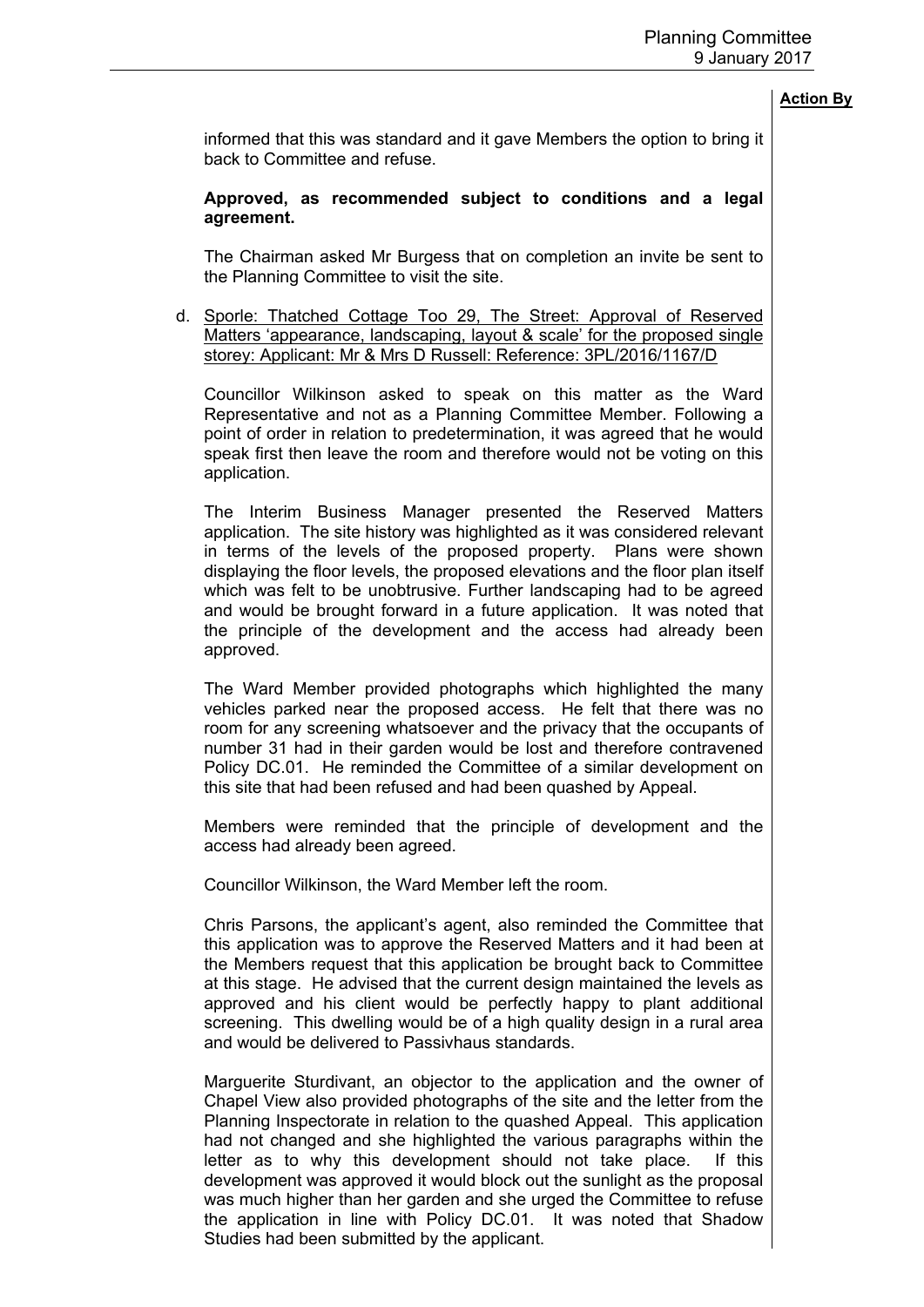Councillor Claussen found these comments to be very interesting but too late as the principle of development had already been approved and he was content with the design and felt that the concerns had been addressed.

### **Approved, as recommended.**

**e.** Bawdeswell: The Shetlands, Reepham Road: Standing of 3 units of accommodation: Applicant: Mr F Massingham: Reference: 3PL/2016/1196/F

The Principal Planning Officer (Capita) presented the application and highlighted the history of the site showing the previous permissions that had been granted. It was noted that the description of the development was incorrect as the accommodation related to one portacabin, a mobile home and one touring caravan not two mobile homes and one touring caravan. It was further noted that the recent Planning Policy for Traveller Sites (PPTS) introduced an amendment to the definition of Gypsy and Traveller for planning purposes and had therefore changed the scope of the application and therefore should be given weight.

The application was for one of approval subject to conditions.

Mr Bill Cuncliffe, the Chairman of Bawdeswell Parish Council was in attendance and spoke on behalf of the Parish Council and all parishioners and urged the Committee to refuse the application. He agreed with the Highways Authority's comments in relation to visibility limits and that the applicant had done nothing to improve the situation and was now in fact displaying items for sale at the entrance of the site which in turn reduced the visibility. He drew attention to another application that had been refused near to this particular site and felt that if Members were mindful to approve the application it would set a precedent.

Councillor Bambridge, a Ward Member agreed with the Parish Council's comments and felt that the Policy needed to be reviewed since the legalisation had changed. This, in his opinion, was a very fast stretch of straight road and anything that was built on this remote site would be seen. The Highways Authority had objected and he had been approached by a number of residents in the village also objecting to the application. Councillor Bambridge pointed out that he had no problem with the applicant himself but if approved, it would definitely set a precedent.

The Operations & Contract Manager reminded the Committee that the Highways Authority had not objected to the application.

The Chairman also reminded the Committee that any replacements to the site would require a further application; Members were only being asked to approve what was already on the site.

Councillor Chapman-Allen highlighted paragraph 2.2 of the report and with this in mind she felt it would be very difficult to refuse this application.

In response to a question in relation to one of the conditions listed in the report as to whether this permission, if approved, could be inherited by dependents, the Operations & Contracts Manager explained that Officers